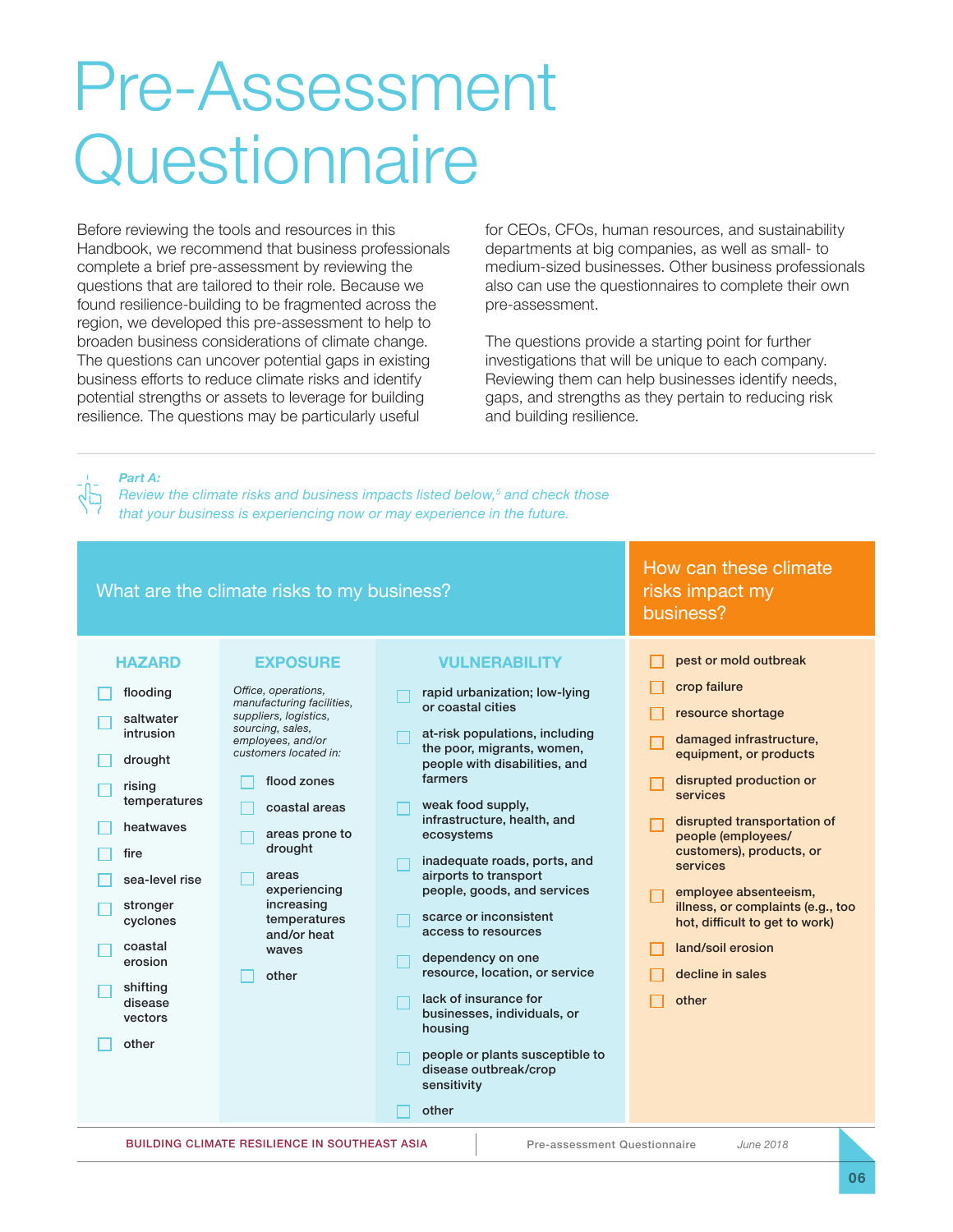# **QUESTIONS FOR THE CHIEF EXECUTIVE OFFICER:**

|                | How can climate risk affect the marketplace<br>and the favorable economic conditions essential<br>for my business?                                                                                                                       | 4 | What influence does my business have in<br>building resilience to climate change<br>with suppliers and the community? What about<br>in making with policymakers to shape regulation? |
|----------------|------------------------------------------------------------------------------------------------------------------------------------------------------------------------------------------------------------------------------------------|---|--------------------------------------------------------------------------------------------------------------------------------------------------------------------------------------|
| $\overline{2}$ | Have I assigned someone to assess the climate<br>risks facing my business? Is my risk management<br>department involved? Does my enterprise risk<br>management system include climate risks?<br>Does my business continuity plan address | 5 | How will regulations that call for climate<br>adaptation and resilience affect my business and<br>investor/shareholder decisions?                                                    |
| 3              | climate risks?<br>What role do I have as the leader of my company<br>to protect my business and people from climate                                                                                                                      | 6 | Would investments in research, processes, or<br>technology to adapt to climate change give<br>my business a distinct competitive advantage in<br>the marketplace?                    |
|                | change?                                                                                                                                                                                                                                  |   | Could my business offer new goods or services<br>that could help other organizations, communities,<br>or individuals adapt to climate change?                                        |

# **QUESTIONS FOR THE CHIEF FINANCIAL OFFICER:**

| How can climate risk affect my business assets,<br>including physical infrastructure, equipment, and<br>people, among others? Are my operations,<br>suppliers, and employees located in vulnerable<br>areas? | Am I working with the Chief Risk Officer to<br>understand the range of risks facing<br>my business? To what extent am I building a<br>business continuity plan to safeguard assets? |
|--------------------------------------------------------------------------------------------------------------------------------------------------------------------------------------------------------------|-------------------------------------------------------------------------------------------------------------------------------------------------------------------------------------|
| How can climate risk affect the marketplace<br>and the favorable economic conditions essential                                                                                                               | How will regulations that require reporting<br>on climate risk and resilience affect my business<br>and investor/shareholder decisions?                                             |
| for my business?                                                                                                                                                                                             | How can climate risks affect insurance costs for<br>my business and employees?                                                                                                      |

# **QUESTIONS FOR THE CHIEF RISK OFFICER:**

|                | How do climate risks affect my business assets,<br>including physical infrastructure, equipment and                                                                    |   | Does my enterprise risk management system<br>include climate risks?                                               |
|----------------|------------------------------------------------------------------------------------------------------------------------------------------------------------------------|---|-------------------------------------------------------------------------------------------------------------------|
|                | people, among others? Are my operations,<br>suppliers, and employees located in vulnerable<br>areas?                                                                   | 5 | Have I created business continuity plans that<br>address the range of climate risks?                              |
| $\overline{2}$ | Have I accounted for the full range of climate<br>risks in annual risk assessments?                                                                                    | 6 | Are employees, suppliers, and business<br>operations prepared for the associated climate<br>risks to my business? |
| 3              | Have I accounted for the range of climate<br>risks throughout the supply chain and in the<br>communities where my business works or<br>where my employees are located? |   |                                                                                                                   |

 $\overline{1}$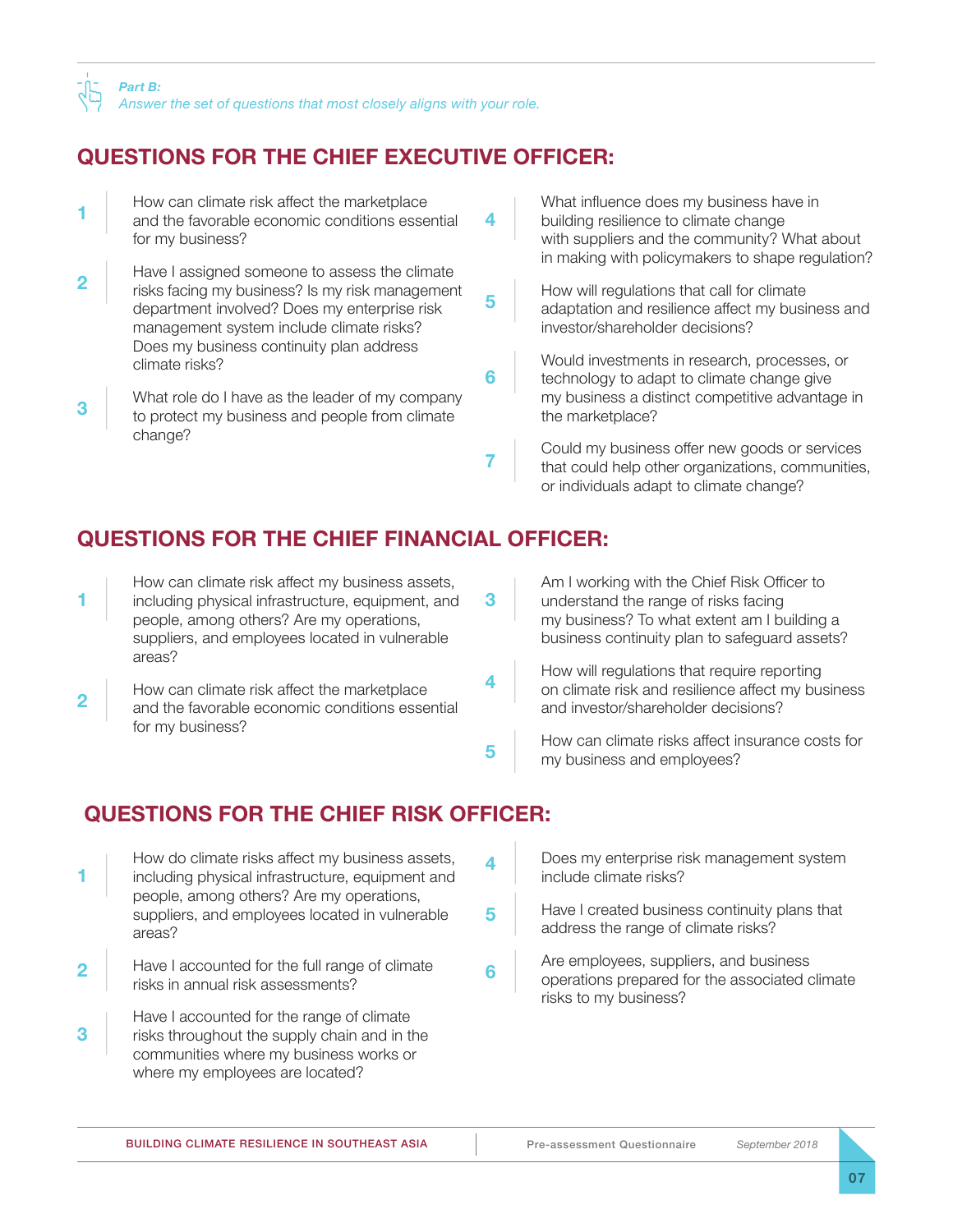### **QUESTIONS FOR THE HEAD OF HUMAN RESOURCES:**

|                | How will climate change affect employee health,<br>access to work, and productivity?                                                                                                                       |   | Do employees have access to health care and<br>insurance?                                                                                                                                                                              |
|----------------|------------------------------------------------------------------------------------------------------------------------------------------------------------------------------------------------------------|---|----------------------------------------------------------------------------------------------------------------------------------------------------------------------------------------------------------------------------------------|
| $\overline{2}$ | Are employees working or living in vulnerable<br>areas?                                                                                                                                                    | 5 | What role do I have to ensure employees are<br>resilient to climate change?                                                                                                                                                            |
| 3              | Is preparing for climate change and building<br>resilience integrated into employee training<br>modules and performance evaluations? Does our<br>early-warning system include alerts for climate<br>risks? | b | Has my company addressed vulnerabilities<br>within its labor force and communities that<br>could be worsened by climate change<br>(e.g., disproportionate impact on women, people<br>with disabilities, low-income communities, etc.)? |

#### **QUESTIONS FOR THE HEAD OF SUSTAINABILITY:**

 $\mathbf{r}$ 

|                  | Does my company have a strategy to build<br>climate resilience?                                                            |   | Are employees trained to prepare for and<br>respond to climate change where they work?                                                                                                                           |
|------------------|----------------------------------------------------------------------------------------------------------------------------|---|------------------------------------------------------------------------------------------------------------------------------------------------------------------------------------------------------------------|
| $\mathbf{2}$     | Is my company assessing climate risks<br>throughout operations, the supply chain, and in<br>the communities where we work? | 6 | How can my company better leverage its<br>strengths, people, and expertise to help build<br>climate resilience within operations, suppliers,<br>and the community?                                               |
| 3                | Do existing programs that benefit the community<br>encompass climate resilience?                                           |   | To what extent has my company addressed                                                                                                                                                                          |
| $\boldsymbol{4}$ | What existing CSR or sustainability programs can<br>be modified to integrate climate resilience?                           |   | vulnerabilities within its labor force and<br>communities that could be worsened by climate<br>change (e.g., disproportionate impact on women,<br>people with disabilities, low-income communities,<br>$etc.$ )? |

Ĩ.

# **QUESTIONS FOR THE HEAD OF SUPPLY CHAIN, SOURCING, AND PROCUREMENT:**

| To what extent is climate change affecting<br>the quantity or quality of materials or ingredients,<br>supplier facilities, workers' health and access to<br>work, or transportation routes to move goods, | -3 | Do I have a role<br>the supply chair<br>climate change?<br>work with suppl |
|-----------------------------------------------------------------------------------------------------------------------------------------------------------------------------------------------------------|----|----------------------------------------------------------------------------|
| services, and people?                                                                                                                                                                                     |    | How much influ                                                             |
| How will my business be affected if production<br>and logistics are disrupted because of climate                                                                                                          |    | to address the in<br>climate change?                                       |

a logistics are disrupted because of climate change (e.g., poor production yield, ill workers, damaged transport routes, etc.)?

in capacity-building throughout n to anticipate and prepare for ? What opportunities may exist if I liers to build climate resilience?

ence does my company have mpacts suppliers are facing from climate change? What influence does my business have in working with others (e.g., municipalities, government ministries) to build local climate resilience that's essential for business continuity?

**08**